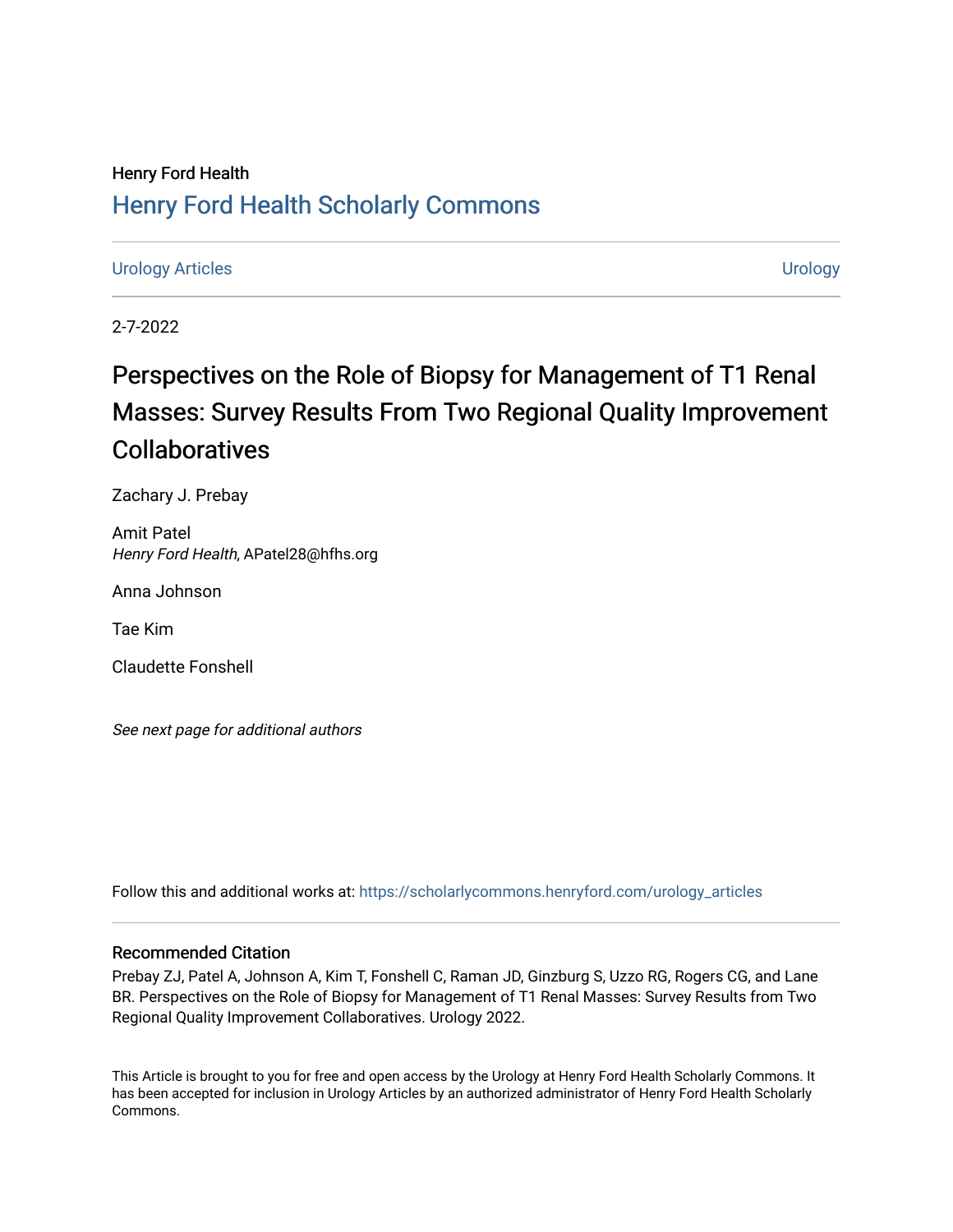### Authors

Zachary J. Prebay, Amit Patel, Anna Johnson, Tae Kim, Claudette Fonshell, Jay D. Raman, Serge Ginzburg, Robert G. Uzzo, Craig G. Rogers, and Brian R. Lane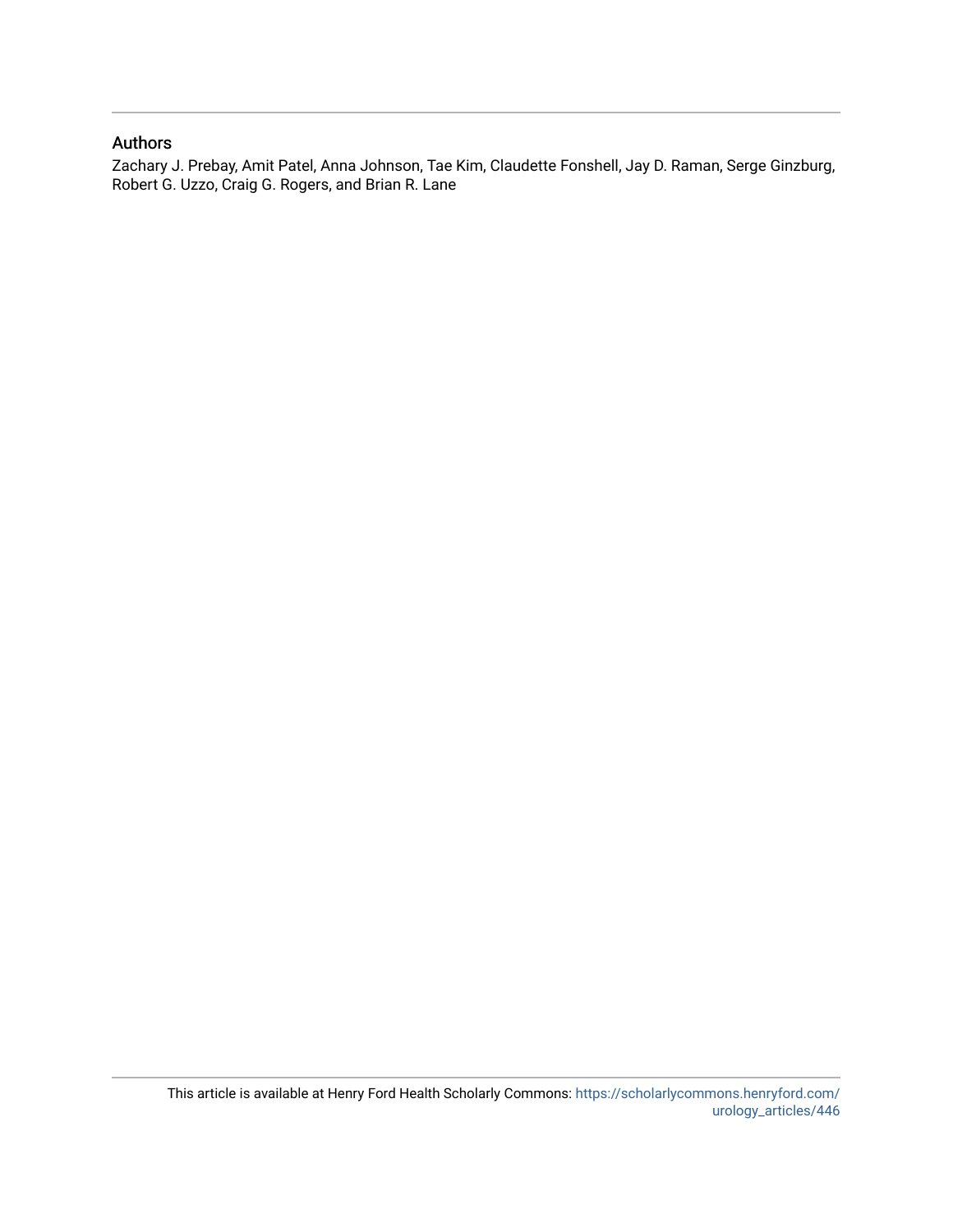# Perspectives on the Role of Biopsy for Management of T1 Renal Masses: Survey Results From Two Regional Quality Improvement Collaboratives

Zachary J. Prebay, Amit Patel, Anna Johnson, Tae Kim, Claudette Fonshell, Jay D. Raman, Serge Ginzburg, Robert G. Uzzo, Craig G. Rogers, and Brian R. Lane, for the Pennsylvania Urologic Regional Collaborative and Michigan Urological Surgery Improvement Collaborative  $8.9*$  $8.9*$ 

| <b>OBJECTIVE</b>     | To understand perspectives on renal mass biopsy, a survey was distributed to urologists in the                          |
|----------------------|-------------------------------------------------------------------------------------------------------------------------|
|                      | Michigan Urological Surgery Improvement Collaborative and Pennsylvania Urologic Regional                                |
|                      | Collaborative. Renal mass biopsy (RMB) may reduce treatment of benign renal neoplasms; how-                             |
|                      | ever, utilization varies widely.                                                                                        |
| <b>MATERIALS AND</b> | Michigan Urological Surgery Improvement Collaborative and Pennsylvania Urologic Regional                                |
| <b>METHODS</b>       | Collaborative are two quality improvement collaboratives that include a "real-world" collection of                      |
|                      | urologists from academic- and community-based settings. A 12-item survey assessing current RMB                          |
|                      | utilization, patient- and tumor-specific factors, adverse events, impact on management, and simu-                       |
|                      | lated patient scenarios was distributed. Responses are reported using descriptive statistics.                           |
| <b>RESULTS</b>       | Many responders ( $n = 54$ ) indicated using RMB in less than 25% of cT1a (59%) and cT1b (85%)                          |
|                      | tumors. The most important patient-specific factors on the decision to recommend RMB were pos-                          |
|                      | sible metastasis to the kidney (94%), patient comorbidity as a risk factor for active treatment                         |
|                      | (89%), and patient age (81%). The most important tumor-specific factors were the presence of                            |
|                      | bilateral tumors (81%), tumor size (70%) and perceived potential of performing nephron-sparing                          |
|                      | surgery $(67%)$ . Ten responders $(19%)$ noted barriers to RMB in their practice, 23 $(43%)$ recalled                   |
|                      | experiences with complications or poor outcomes, and 43 (80%) reported experiences where the                            |
|                      | results of RMB altered management. When presented with simulated patients, few urologists (9%-                          |
|                      | 20%) recommended RMB in younger patients with any sized mass. Recommendations varied                                    |
|                      | based on patient age, comorbidity, and tumor size.                                                                      |
| <b>CONCLUSION</b>    | Understanding perspectives on RMB usage is essential prior to implementing quality improvement                          |
|                      | efforts. Most urologists participating in two statewide collaboratives infrequently recommend                           |
|                      | RMB. Optimizing RMB utilization may help reduce unnecessary treatments. UROLOGY 00: 1<br>-6, 2022. © 2022 Elsevier Inc. |
|                      |                                                                                                                         |

Funding Support: MUSIC receives funding from Blue Cross Blue Shield of Michigan. PURC is funded by participating urology practices and the Partnership for Patient Care, a quality improvement initiative supported by the Health Care Improvement Foundation, Independence Blue Cross, and southeastern PA hospitals and health systems.

From the Department of Urology, Thomas Jefferson University, Philadelphia, PA; the Vattikuti Urology Institute, Henry Ford Health System, Detroit, MI; the Michigan Medicine, Ann Arbor, MI; the Pennsylvania Urologic Regional Collaborative, Philadelphia, PA; the Department of Urology, Pennsylvania State University, Hershey, PA; the Department of Urology, Einstein Healthcare Network, Philadelphia, PA; the Department of Urology, Fox Chase Cancer Center, Philadelphia, PA; the Michigan State University College of Human Medicine, Grand Rapids, MI; and the Spectrum Health Hospital System, Grand Rapids, MI

<span id="page-2-0"></span>Address correspondence to: Brian R. Lane, M.D., Ph.D., F.A.C.S., Betz Family Endowed Chair for Cancer Research, Spectrum Health, Urology, Spectrum Health Medical Group, Clinical Professor, Michigan State University College of Human Medicine, 145 Michigan Street NE, MC: 120, Grand Rapids, MI 49503. E-mail: [brian.](mailto:E\-mail: $60#ce:e\-address id\=) [lane@spectrumhealth.org](mailto:E\-mail: $60#ce:e\-address id\=)

Submitted: October 21, 2021, accepted (with revisions): January 25, 2022

© 2022 Elsevier Inc. All rights reserved.

K idney cancer contributed >431,000 new cancer<br>diagnoses worldwide in 2020 with nearly 200,000<br>deaths.<sup>1</sup> Determining the optimal strategy when diagnoses worldwide in 2020 with nearly 200,000 counseling patients with a clinical T1 renal mass (cT1RM) is not straightforward, with many competing factors to consider.<sup>[2](#page-6-1)</sup> Many patients and providers pursue surgical removal upon discovery of a suspicious  $cT1RM$ ,<sup>3</sup> yet a non-insignificant number of these tumors are benign on final pathology. $4,5$  $4,5$  $4,5$  These avoidable surgeries represent an overall risk to individual patient morbidity and mortal-ity as well as inherent costs to the healthcare system.<sup>[6](#page-6-5)</sup> Despite American Urological Association (AUA) guidelines, surveillance is uncommonly offered to patients  $(6.4\% - 19.2\%)$  with cT1aRM ( $\leq 4$  cm) based on reports from SEER and other national databases,  $3,8,9$  $3,8,9$  $3,8,9$  with two contemporary studies also including patients with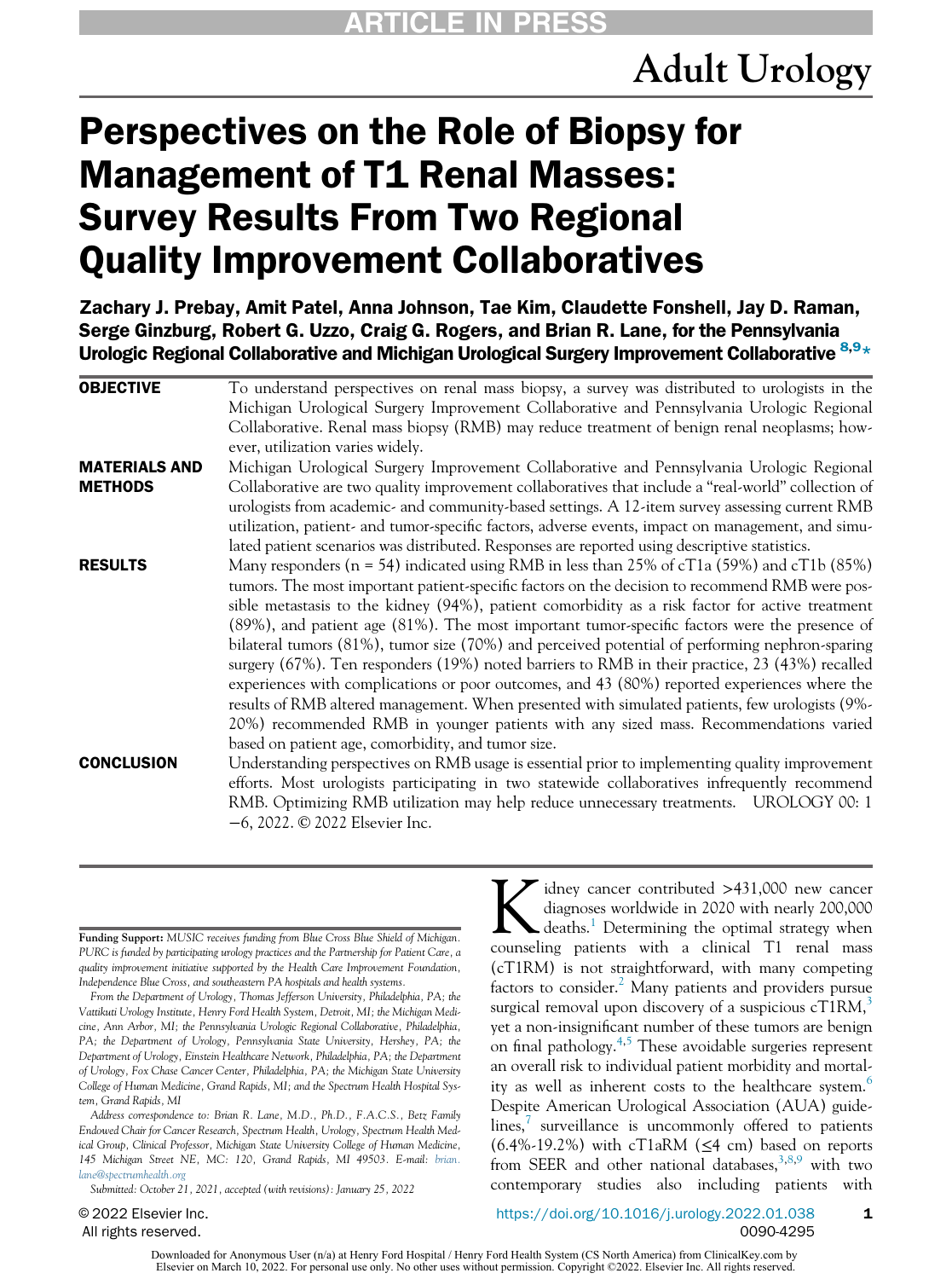# ARTICLE IN PRESS

cT1bRM (>4 to 7 cm) (surveillance rates 6.8%- 11%).<sup>[10,](#page-6-9)[11](#page-6-10)</sup> Rates of partial nephrectomy, instead of radical nephrectomy, for cT1RM have been increasing in recent years, [3](#page-6-2) which limits renal functional loss; but nephrectomy of any kind, instead of surveillance, still carries the risks of morbidity and mortality from surgery.<sup>[6](#page-6-5)</sup> A goal of quality improvement collaboratives, such as the Michigan Urologic Surgery Improvement Collaborative (MUSIC) and the Pennsylvania Urologic Regional Collaborative (PURC), is to determine how to optimize care for each individual patient and distribute this learning to the urologic community.

Renal mass biopsy (RMB) has the potential to reduce unnecessary treatment for benign tumors and better inform patient selection for surveillance.<sup>[12](#page-6-11)[,13](#page-6-12)</sup> It is safe and can be performed in an ambulatory setting.<sup>[14](#page-6-13)[,15](#page-6-14)</sup> Despite noted benefits and promising safety profile, utilization of RMB remains limited and highly variable between pro-viders.<sup>[16](#page-7-0)</sup> Even the 2017 AUA guidelines give great latitude to the provider regarding which patients to biopsy, stating that "In the setting of a solid renal mass, RMB is not required for: (1) young or healthy patients who are unwilling to accept the uncertainties associated with RMB; or (2) older or frail patients who will be managed conservatively independent of RMB findings."<sup>[7](#page-6-6)</sup> It is unclear which factors prompt providers to recommend RMB. Consensus on which patients are most likely to benefit from RMB is also unclear, as it is likely not neces-sary in all, or even most, patients.<sup>[17](#page-7-1)</sup> Further, although use of RMB is increasing,  $18$  current U.S. practice patterns likely underutilize this modality in the diagnostic algo-rithm.<sup>[19](#page-7-3)</sup> Better understanding of perspectives on RMB could help determine optimal practice.

To address this knowledge gap, a survey was distributed to urologists at two statewide quality improvement collaboratives. These collaboratives are composed of urologists from diverse settings, both community- and academicbased, and capture a representative "real-world" sampling of urologic practice. Herein, we qualitatively describe the current perspectives on RMB including the patient- and tumor-specific factors that may be more likely to prompt RMB and provider perspectives on simulated patient scenarios.

#### MATERIALS AND METHODS

#### Survey Population - Quality Improvement Collaboratives

MUSIC was created with support by Blue Cross Blue Shield of Michigan to design quality improvement efforts aimed at improving urologic care in the state of Michigan. MUSIC includes over [20](#page-7-4)0 Urologists from 50 practices.<sup>20</sup> In 2016, MUSIC established Kidney mass: (Identifying and Defining Necessary Evaluation and therapY (MUSIC-KIDNEY) as a quality improvement initiative for patients with renal masses ≤7 cm  $(cT1RM).<sup>21</sup>$  PURC was established in 2015 with funding in part from the Partnership for Patient Care/Health Care Improvement Foundation. PURC includes 140 Urologists from 11 practices in Pennsylvania and 2 practices in New Jersey.

#### Survey Design Process

A 12-item survey was designed and distributed electronically from the MUSIC coordinating center to all active participants in MUSIC and PURC (see [Supplemental Data\)](#page-6-15). Questions were developed by members of the MUSIC-KIDNEY working group and the co-directors of MUSIC-KIDNEY gave final approval on survey design. Following approval, the MUSIC coordinating center distributed the online survey via email. We did not attempt to pretest the survey outside of the KIDNEY working group or attempt to account for non-response bias.

#### Survey Content

The first two questions assessed urologist's RMB utilization patterns for patients with cT1a and cT1b tumors. Respondents then reviewed four patient scenarios assuming all masses were solid, enhancing, and in an RMB amenable location. Simulated patients included a 45-year-old healthy patient, a 60-year-old at risk for CKD, a 60-year-old with CKD, and an 80-year-old sickly patient. Scenarios asked whether RMB would be recommended for tumors 1-, 2-, 4- and 6-cm for each simulation.

Urologists next identified levels of importance for six patientspecific factors and six tumor-specific factors in deciding to recommend RMB. Patient factors included: age, comorbidity, patient preference, anticoagulation use, previous treatments, and possible metastasis to kidney. Tumor factors included: size, location, complexity, cystic features, bilaterality, and nephronsparing-surgery potential. Relative importance was gauged for each factor using 5-point Likert-styled questions, ranging from "not important" to "very important" and included the option to respond with "no opinion". Responses of "important" and "very important" were combined when reporting results.

Next, the survey assessed potential barriers to RMB. Providers were asked what the likelihood of them performing RMB in clinic would be on a 5-point Likert scale ranging from "none" to "very likely". Finally, providers were asked about their experience with adverse outcomes or altered management following RMB and to provide examples.

The aim of this study was to use descriptive statistics to qualitatively describe the responses to each survey question and thus capture a representative picture of provider beliefs across the two collaboratives. We collected the number and percentage of survey participants who responded to each question and report the results accordingly. We present this study in alignment with STROBE guidelines, as applicable, adapted for cross-sectional surveys.<sup>[22](#page-7-6)</sup>

### RESULTS

In total, 54 urologists responded, representing a 15.9% response rate. For cT1a and cT1b tumors, respectively, 0% and 19% indicated they would never pursue RMB, 59% and 67% pursue RMB less than 25% of the time, 28% and 11% pursue RMB 25%-50% of the time, 7% and 0% pursue RMB 51%-75% of the time, and 6% and 4% pursue RMB >75% of the time ([Fig. 1](#page-4-0)).

Recommendations for the simulated patient scenarios varied based on the select combination of tumor size and patient health [\(Fig. 2](#page-4-1)). Few recommended RMB for the 45-year-old patient (9%-20%). The only scenario with over 50% of urologists recommending RMB was the 60-year-old patient with CKD and a 4-cm tumor (61%). Recommendations for RMB for this hypothetical patient ranged from 15% for the 1-cm mass to 61%. For the 60-year-old at risk for CKD, recommendations ranged from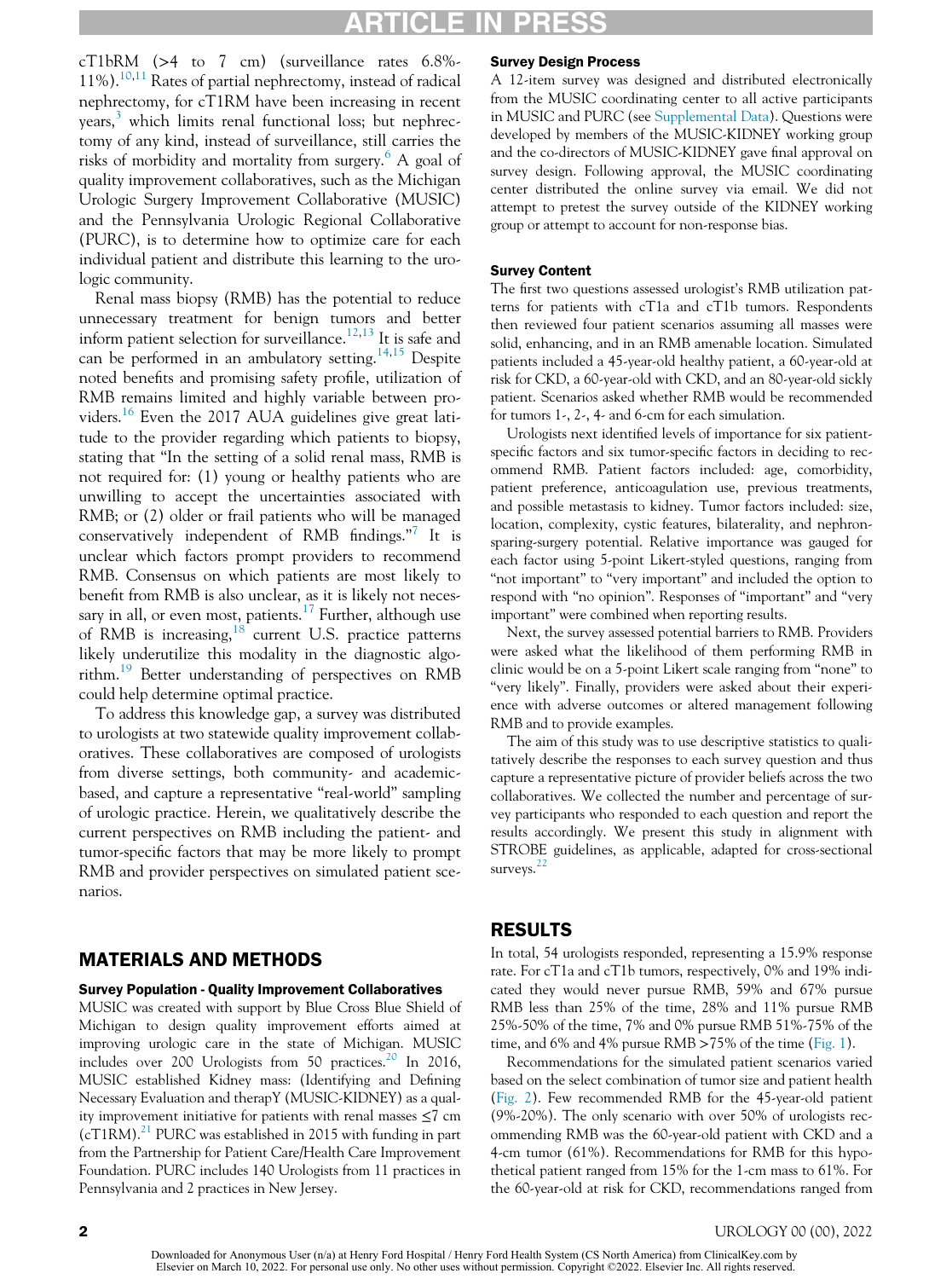# ARTICLE IN PRESS

<span id="page-4-0"></span>

Figure 1. Frequency of recommendations for renal mass biopsy (RMB) for T1a and T1b masses. (Color version available online.)

<span id="page-4-1"></span>

**Figure 2.** Recommendations for renal mass biopsy (RMB) based on simulated patient scenarios. (Color version available online.)

17% for a 1-cm mass to 39% for a 2-cm mass. Finally, recommendations for the 80-year-old sick patient ranged from 13% for the 1-cm mass to 43% for both the 4- and 6-cm masses.

<span id="page-4-2"></span>The most reported patient factor was the mass representing possible metastasis, which 94% of urologists described as "important" or "very important" in their decision to recommend RMB [\(Fig. 3\)](#page-4-2). Patient comorbidity (89%), age (81%), and patient

preference (80%) were also commonly reported. Previous treatment history (54%) and anticoagulant use (44%) were less commonly reported.

The most common tumor factor reported to impact the decision to perform RMB was the presence of bilateral masses (81%). This was followed by tumor size (81%), difficulty to perform nephron sparing surgery (67%), cystic features (57%), tumor location (54%), and tumor complexity (39%).

Ten (19%) urologists reported a perceived barrier to RMB: 8 reported concerns with collecting or interpreting the biopsy, 1 suggested the potential of definitive treatment being delayed, and 1 responded "Other" but did not expand further. Most (41, 75.9%) responded they were unlikely to consider performing RMB in clinic ("none" or "not likely").

Regarding experience with post-RMB adverse effects and circumstances in which RMB impacted management; 23 (43%) reported experiencing an adverse outcome after RMB, most commonly excessive bleeding  $(n = 18)$ . Also reported was pseudoaneurysm  $(n = 2)$ , pneumothorax  $(n = 1)$ , fistula  $(n = 1)$ , and local recurrence  $(n = 1)$  after RMB. Most  $(n = 45, 83%)$  recalled an experience when RMB altered management, 32 recalled RMB leading them to avoid surgery altogether, including 17 who specifically mentioned RMB diagnosing oncocytoma. Other examples include 8 mentioned diagnosing metastasis from another primary cancer and 1 found an aggressive tumor in an elderly patient prompting radical nephrectomy.

### **DISCUSSION**

The AUA guidelines avoid prescriptive statements regarding RMB for solid renal masses. The 2017 guidelines state that "RMB is not required for (1) young or healthy patients who are unwilling to accept the uncertainties associated with RMB; or (2) older or frail patients who will be managed conservatively independent of RMB findings." The 2021 update adds the statement that, "In the setting of a solid renal mass, RMB should be obtained on a utility-based approach whenever it may influence management," continuing to give great latitude to physicians



Importance of Patient and Tumor Factors on Decision to **Recommend Biopsy** 

Figure 3. Importance of individual patient (Red) and tumor factors (Blue) on provider decision to recommend biopsy. (Color version available online.)

#### UROLOGY 00 (00), 2022 3

Downloaded for Anonymous User (n/a) at Henry Ford Hospital / Henry Ford Health System (CS North America) from ClinicalKey.com by Elsevier on March 10, 2022. For personal use only. No other uses without permission. Copyright ©2022. Elsevier Inc. All rights reserved.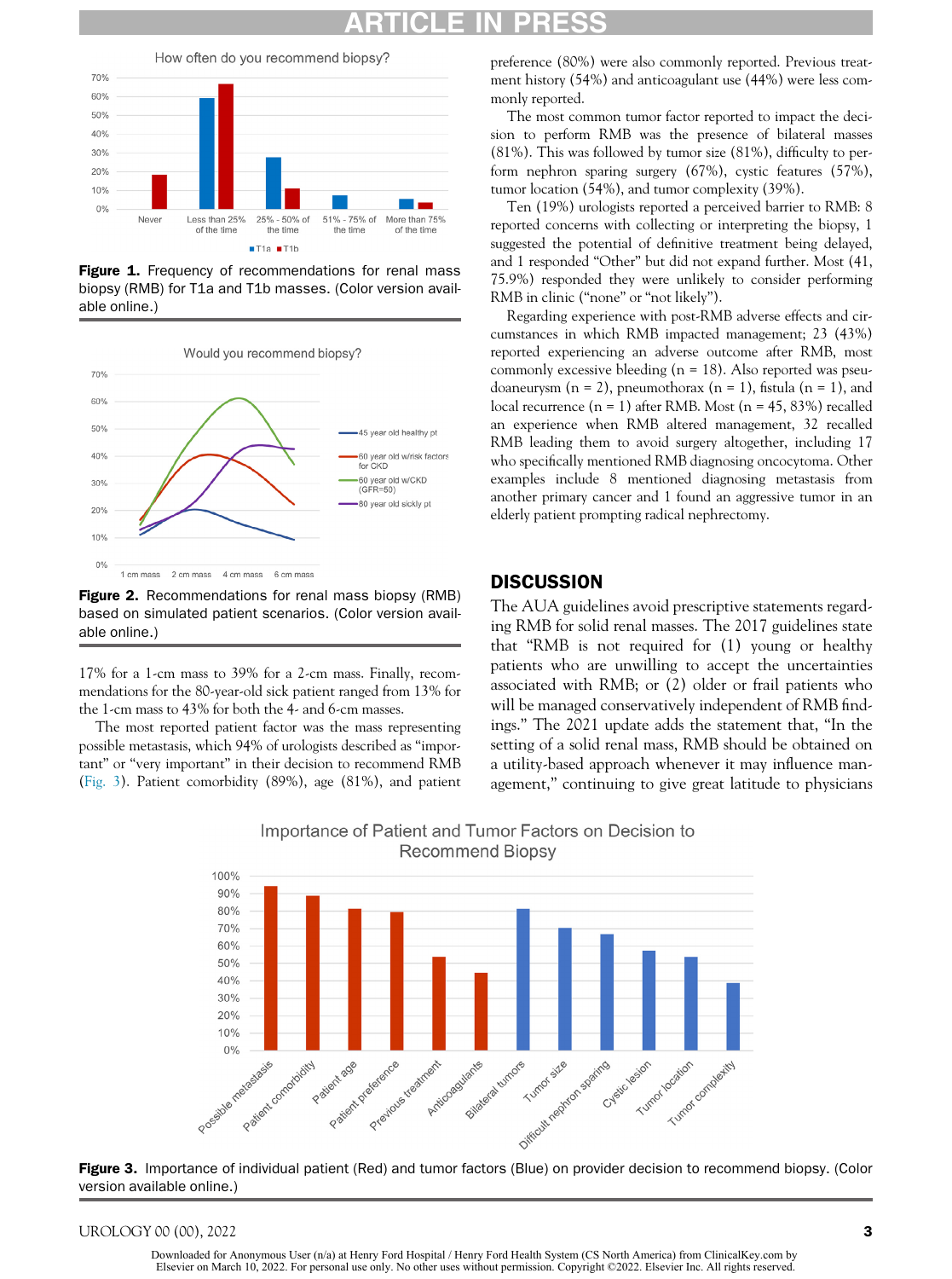## ARTICLE

managing such patients.<sup>[7](#page-6-6)</sup> By leveraging membership in two active U.S. urology collaboratives, this survey is uniquely able to capture a "real-world" sampling of perspectives on RMB, which should allow for the results to be generalizable to many practicing urologists (at least in the United States). In addition, subsequent analyses of actual use of RMB and QI activities within these collaboratives are ways to further engage these same practitioners. We established current practice patterns of RMB for cT1RM, captured how recommendations change based on patient and tumor status via simulated patient scenarios, and assessed factors that may prompt urologists to recommend RMB.

Most urologists in this survey study reported using RMB infrequently. For cT1aRM, 13% stated they use RMB over 50% of the time and only 4% answered the same for cT1bRM. MUSIC-KIDNEY collects data on RMB utilization, with 167 RMB in 965 patients (17.3%) recorded in our most recent analysis of registry data.<sup>[23](#page-7-7)</sup> As the completed surveys were anonymous, we cannot compare survey responses to individual provider practice. Further work could be taken to analyze whether actual biopsy utilization reflects the factors suggested to be important in this study. Urologists in these two collaboratives may be more favorable toward RMB when compared to members of the AUA at large.<sup>[24](#page-7-8)</sup> Patel et al reported that  $31.8\%$  of urologists would never consider RMB for cT1a tumors, while in our collaboratives no respondent indicated they would never consider RMB for tumors of that size. However, 59% would rarely (<25%) use RMB for cT1a masses which may reflect differences in survey design rather than practice.

Identifying factors that influence providers' decisions to recommend RMB is necessary to examine possible selection biases in current datasets evaluating RMB and surgery for cT1RM. Important factors for considering RMB share considerable overlap with those that impact treatment decisions.<sup>[3](#page-6-2)</sup> Perhaps unsurprisingly, patient age (81%) and comorbidities (89%) were important, along with the possibility of the tumor being a metastasis (94%). Importantly, our simulated patient exercises demonstrate that these are not linear relationships (increasing age  $\neq$  higher likelihood to biopsy, more comorbidity  $\neq$  more likely to biopsy), and instead emphasizes the multifactorial decision-making as opposed to directionally directed by any individual factor. Younger patients were uncommonly recommended to undergo RMB (9%-20%). Presumably, these patients were felt to benefit from treatment regardless of biopsy results. Sicker, elderly patients with smaller masses were also unlikely to be recommended RMB (13%-22%), as they may be more suitable for imagingbased surveillance or watchful waiting independent of the results of RMB. These clinical practice patterns have been surmised in AUA guidelines, $\frac{7}{1}$  $\frac{7}{1}$  $\frac{7}{1}$  but our survey captures this information directly using specific benchmark patient scenarios. Along with age and comorbidities, sex and race have been described as factors that impact RMB utilization, $^{25}$  $^{25}$  $^{25}$  which may reflect perceived differences in tumor

incidence and biology. Tumor size and complexity, as well as the potential for nephron sparing surgery, also influence RMB decisions. RMB utilization in the Clinical Research Office of the Endourological Society Small Renal Mass registry was  $11.6\%$  prior to extirpative surgery.<sup>[26](#page-7-10)</sup> Biopsy was more commonly performed in patients with higher co-morbidities, multiple/bilateral tumors, or other malignancies. Shahait and colleagues found higher rates of pathological upstaging to pT3a in the RMB cohort and use of radical nephrectomy was higher than in patients undergoing surgery without prior RMB, as has been reported. Previously, in each of the prior studies, it is the minority of patients that are undergoing RMB,<sup>12,[13](#page-6-12)[,15,](#page-6-14)[16,](#page-7-0)[26](#page-7-10)</sup> consistent with the findings in this study.

Despite the results presented within, it remains unclear what potential combinations or cut-offs of these factors providers should use. For example, many providers view cystic masses as a contra-indication for RMB, while others offer it. Cystic features have been noted to be independent predictors of non-diagnostic  $RMB^{27}$  $RMB^{27}$  $RMB^{27}$  and recommendations could more specifically state how to incorporate cystic findings into decision-making. Working groups for the European Association of Urology developed a model to help determine optimal candidates for  $RMB^{28}$  $RMB^{28}$  $RMB^{28}$  but noted that it is incomplete regarding patient factors that may influence RMB recommendations. Efforts are underway within MUSIC to define patients that are likely to benefit from surveillance; a similar methodology could be applied to determine which patients may benefit from RMB. Together, these decision support tools can help determine how to incorporate RMB and subsequent results into a decision to pursue surveillance.

For seven of the twelve scenarios presented, between 37% and 61% of providers recommended RMB, suggesting differences of opinion that may be better elucidated by dialogue. Within our collaboratives, we have opportunities to do this at collaborative meetings, virtual meetings, and panel discussions. Following discussion, providers would likely benefit from updated, evidence-driven guidance on which groups of patients should undergo RMB. Utilizing the power of the collaborative to gather this evidence and generate consensus are future directions that the MUSIC-KIDNEY group has interest in studying.

Around one-fifth of respondents noted barriers to RMB and almost half recalled adverse outcomes following RMB. The largest barrier was concern with collecting and interpreting RMB. This may reflect the dual concerns of the noted rate of non-diagnostic procedures and the potential for procedural complications.<sup>29</sup> This represents an opportunity for multidisciplinary collaboration; multiple viable outcomes exist, including innovative machine learning technologies that could help pathologists interpret samples in the future. RMB workshops could be facilitated by the collaboratives to improve proficiency with the procedure. Alternatively, urologists could learn a technique for in-office biopsy that is gaining in popularity across the country.[14](#page-6-13) Regarding potential adverse events, the data shows that RMB is safe, with serious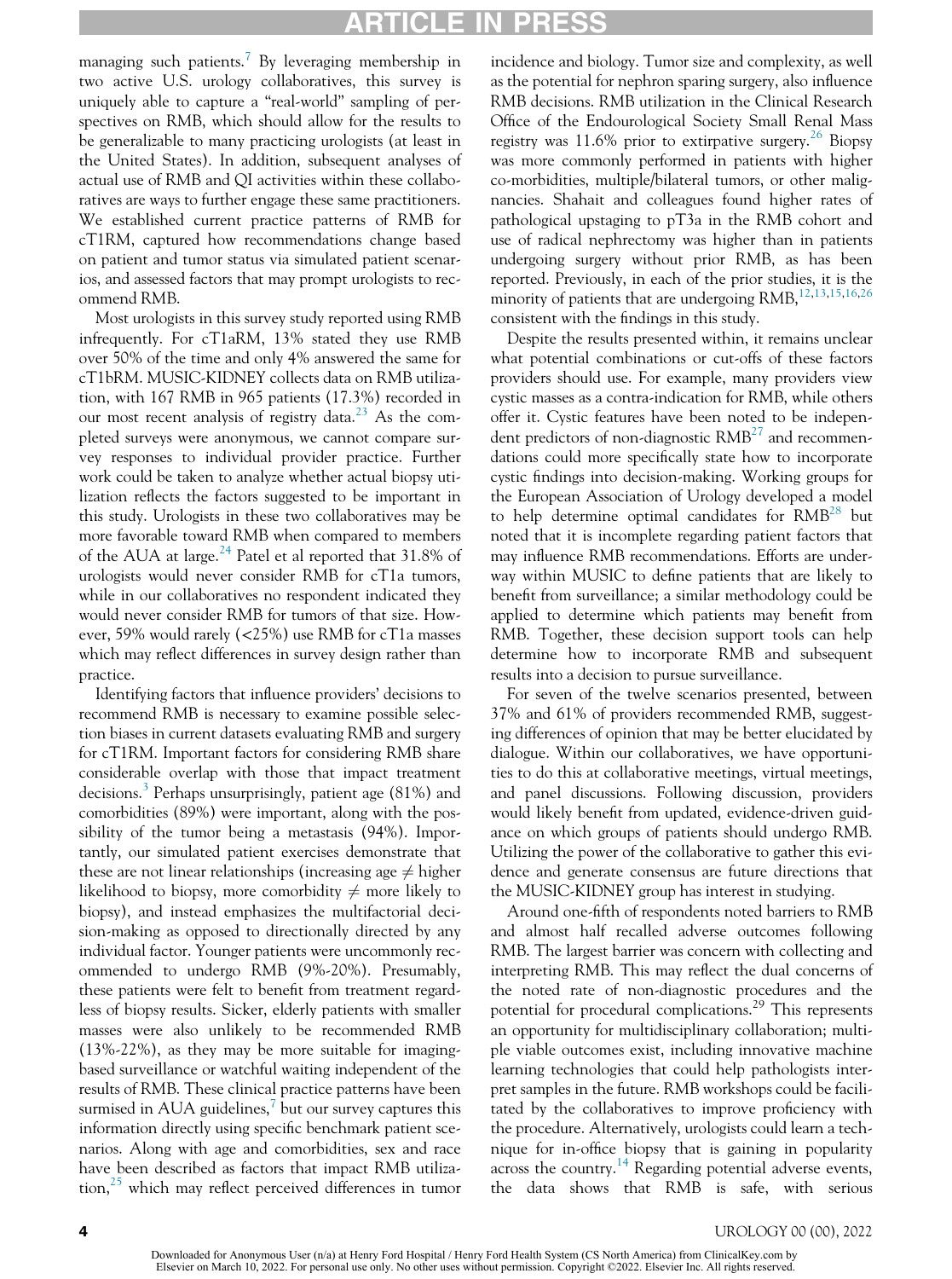# ARTICLE IN PRES

complications being rare,  $15,29$  $15,29$  although the recorded anecdotes indicate that adverse outcomes have the potential to delay or escalate care. Notably, many urologists reported an instance in which RMB influenced management, including 32 (59% of respondents) who recalled circumstances in which RMB led patients to avoid surgery. This supports the overarching goal to optimize care for each individual patient and reduce unnecessary treatments. Additionally, the use of initial observation (at least 120 days) within MUSIC is higher than observed in most other reports (53.5% for cT1a and 29.9% for cT1b), $^{23}$  $^{23}$  $^{23}$ which perhaps suggests our collaboratives' focus on decision-making for cT1RM may be impacting treatment selection for contemporary patients.

<span id="page-6-15"></span><span id="page-6-1"></span><span id="page-6-0"></span>It is worth discussing this study's limitations, including the inherent limitations of surveys. Although we leveraged two large quality improvement collaboratives to capture "real-world" perspectives on RMB, not every provider completed the survey, and these results are subject to bias from response rate. The results are also subject to recall bias; providers' memory of their current RMB practice patterns may differ from their actual practice. We did not attempt to analyze provider demographics that may be associated with utilization of RMB (such as academic vs private practice), as this was an anonymous survey, but this is a concurrent area of study. The generalizability of the study may be limited by its inclusion of only U.S. urologists. It must also be mentioned that this survey was not designed to capture how often a RMB influences management. Instead, we note that RMB can influence management, but how often this occurs is a fair question to ask.

<span id="page-6-9"></span><span id="page-6-8"></span><span id="page-6-7"></span><span id="page-6-6"></span><span id="page-6-5"></span><span id="page-6-4"></span><span id="page-6-3"></span><span id="page-6-2"></span>This study has important implications for future quality improvement efforts. Ultimately, within our collaboratives, the goal is to provide the optimal treatment for each individual patient. We were able to gain better understanding of current provider perspectives regarding RMB and identify areas for future study and intervention. The results were a focus of discussion at a MUSIC collaborative-wide meeting, and we have planned a consensus panel based on the Rand methodology<sup>[30](#page-7-14)</sup> in follow-up to propose criteria in who to recommend biopsy. Additionally, identifying how providers would respond to a negative or inconclusive biopsy considering the known, limited negative predictive value could help guide preoperative planning. These steps to identify which patients are most likely to benefit from RMB and how to best incorporate RMB into clinical care pathways will likely shift the balance to maximize patient benefit while minimizing non-diagnostic examinations and adverse outcomes.

### <span id="page-6-13"></span><span id="page-6-12"></span><span id="page-6-11"></span><span id="page-6-10"></span>**CONCLUSION**

<span id="page-6-14"></span>We describe the results of a survey distributed to urologists participating in one of two large Quality Improvement Collaboratives designed to capture perspectives on RMB. Urologists currently practice limited use of RMB and

identified that age, comorbidity, and tumor size, among other factors, impact utilization. Efforts to better understand the optimal use of RMB and the barriers to greater implementation of RMB are future quality improvement initiatives.

Acknowledgment. The corresponding author thank Betz Family Endowment for Cancer Research for their continued support. Funding was provided in part by the Spectrum Health Foundation and from Blue Cross Blue Shield of Michigan. The authors also thank Sabrina Noyes for administrative support.

### SUPPLEMENTARY MATERIALS

Supplementary material associated with this article can be found in the online version at [https://doi.org/10.1016/](https://doi.org/10.1016/j.urology.2022.01.038) [j.urology.2022.01.038](https://doi.org/10.1016/j.urology.2022.01.038).

#### References

- 1. [Sung H, Ferlay J, Siegel RL, et al. Global Cancer Statistics 2020:](http://refhub.elsevier.com/S0090-4295(22)00093-0/sbref0001) [GLOBOCAN estimates of incidence and mortality worldwide for](http://refhub.elsevier.com/S0090-4295(22)00093-0/sbref0001) [36 cancers in 185 countries.](http://refhub.elsevier.com/S0090-4295(22)00093-0/sbref0001) CA Cancer J Clin. 2021;71:209–249.
- 2. [Chandrasekar T, Boorjian SA, Capitanio U, et al. Collaborative](http://refhub.elsevier.com/S0090-4295(22)00093-0/sbref0002) review: factors infl[uencing treatment decisions for patients with a](http://refhub.elsevier.com/S0090-4295(22)00093-0/sbref0002) [localized solid renal mass.](http://refhub.elsevier.com/S0090-4295(22)00093-0/sbref0002) Eur Urol. 2021;80:575–588.
- 3. [Doolittle J, Piotrowski J, Zuk K, et al. Evolving trends for selected](http://refhub.elsevier.com/S0090-4295(22)00093-0/sbref0003) [treatments of T1a renal cell carcinoma.](http://refhub.elsevier.com/S0090-4295(22)00093-0/sbref0003) Urology. 2019;132:136–142.
- 4. [Bauman TM, Potretzke AM, Wright AJ, et al. Partial nephrectomy](http://refhub.elsevier.com/S0090-4295(22)00093-0/sbref0004) [for presumed renal-cell carcinoma: incidence, predictors, and peri](http://refhub.elsevier.com/S0090-4295(22)00093-0/sbref0004)[operative outcomes of benign lesions.](http://refhub.elsevier.com/S0090-4295(22)00093-0/sbref0004) J Endourol. 2017;31:412–417.
- 5. [Frank I, Blute ML, Cheville JC, et al. Solid renal tumors: an analysis](http://refhub.elsevier.com/S0090-4295(22)00093-0/sbref0005) [of pathological features related to tumor size.](http://refhub.elsevier.com/S0090-4295(22)00093-0/sbref0005) J Urol. [2003;170:2217](http://refhub.elsevier.com/S0090-4295(22)00093-0/sbref0005)–2220.
- 6. [Moskowitz D, Chang J, Ziogas A, et al. Treatment for T1a renal can](http://refhub.elsevier.com/S0090-4295(22)00093-0/sbref0006)cer substratifi[ed by size: "Less is More".](http://refhub.elsevier.com/S0090-4295(22)00093-0/sbref0006) J Urol. 2016;196:1000–1007.
- 7. [Campbell SC, Uzzo RG, Karam JA, et al. Renal mass and localized](http://refhub.elsevier.com/S0090-4295(22)00093-0/sbref0007) [renal cancer: evaluation, management, and follow-up: AUA Guide](http://refhub.elsevier.com/S0090-4295(22)00093-0/sbref0007)line: Part II. J Urol[. 2021;206:209](http://refhub.elsevier.com/S0090-4295(22)00093-0/sbref0007)–218.
- 8. [Palumbo C, Mistretta FA, Knipper S, et al. Assessment of local](http://refhub.elsevier.com/S0090-4295(22)00093-0/sbref0008) [tumor ablation and non-interventional management versus partial](http://refhub.elsevier.com/S0090-4295(22)00093-0/sbref0008) [nephrectomy in T1a renal cell carcinoma.](http://refhub.elsevier.com/S0090-4295(22)00093-0/sbref0008) Minerva Urol Nefrol. [2020;72:350](http://refhub.elsevier.com/S0090-4295(22)00093-0/sbref0008)–359.
- 9. [Xing M, Kokabi N, Zhang D, et al. Comparative effectiveness of](http://refhub.elsevier.com/S0090-4295(22)00093-0/sbref0009) [thermal ablation, surgical resection, and active surveillance for T1a](http://refhub.elsevier.com/S0090-4295(22)00093-0/sbref0009) [renal cell carcinoma: a Surveillance, Epidemiology, and End Results](http://refhub.elsevier.com/S0090-4295(22)00093-0/sbref0009) [\(SEER\)-Medicare-linked Population Study.](http://refhub.elsevier.com/S0090-4295(22)00093-0/sbref0009) Radiology. [2018;288:81](http://refhub.elsevier.com/S0090-4295(22)00093-0/sbref0009)–90.
- 10. [Maurice MJ, Zhu H, Kiechle JE, et al. Nonclinical factors predict](http://refhub.elsevier.com/S0090-4295(22)00093-0/sbref0010) [selection of initial observation for renal cell carcinoma.](http://refhub.elsevier.com/S0090-4295(22)00093-0/sbref0010) Urology. [2015;86:892](http://refhub.elsevier.com/S0090-4295(22)00093-0/sbref0010)–899.
- 11. [Yang G, Villalta JD, Meng MV, et al. Evolving practice patterns for](http://refhub.elsevier.com/S0090-4295(22)00093-0/sbref0011) [the management of small renal masses in the USA.](http://refhub.elsevier.com/S0090-4295(22)00093-0/sbref0011) BJU Int. [2012;110:1156](http://refhub.elsevier.com/S0090-4295(22)00093-0/sbref0011)–1161.
- 12. [Patel HD, Nichols PE, Su ZT, et al. Renal mass biopsy is associated](http://refhub.elsevier.com/S0090-4295(22)00093-0/sbref0012) [with reduction in surgery for early-stage kidney cancer.](http://refhub.elsevier.com/S0090-4295(22)00093-0/sbref0012) Urology. [2020;135:76](http://refhub.elsevier.com/S0090-4295(22)00093-0/sbref0012)–81.
- 13. [Rahbar H, Bhayani S, Stifelman M, et al. Evaluation of renal mass](http://refhub.elsevier.com/S0090-4295(22)00093-0/sbref0013) biopsy risk stratifi[cation algorithm for robotic partial nephrectomy](http://refhub.elsevier.com/S0090-4295(22)00093-0/sbref0013) −[could a biopsy have guided management?](http://refhub.elsevier.com/S0090-4295(22)00093-0/sbref0013) J Urol. 2014;192:1337– [1342.](http://refhub.elsevier.com/S0090-4295(22)00093-0/sbref0013)
- 14. [Dave CN, Seifman B, Chennamsetty A, et al. Of](http://refhub.elsevier.com/S0090-4295(22)00093-0/sbref0014)fice-based ultra[sound-guided renal core biopsy is safe and ef](http://refhub.elsevier.com/S0090-4295(22)00093-0/sbref0014)ficacious in the manage[ment of small renal masses.](http://refhub.elsevier.com/S0090-4295(22)00093-0/sbref0014) Urology. 2017;102:26–30.
- 15. [Marconi L, Dabestani S, Lam TB, et al. Systematic review and meta](http://refhub.elsevier.com/S0090-4295(22)00093-0/sbref0015)[analysis of diagnostic accuracy of percutaneous renal tumour biopsy.](http://refhub.elsevier.com/S0090-4295(22)00093-0/sbref0015) Eur Urol[. 2016;69:660](http://refhub.elsevier.com/S0090-4295(22)00093-0/sbref0015)–673.

#### UROLOGY 00 (00), 2022 5